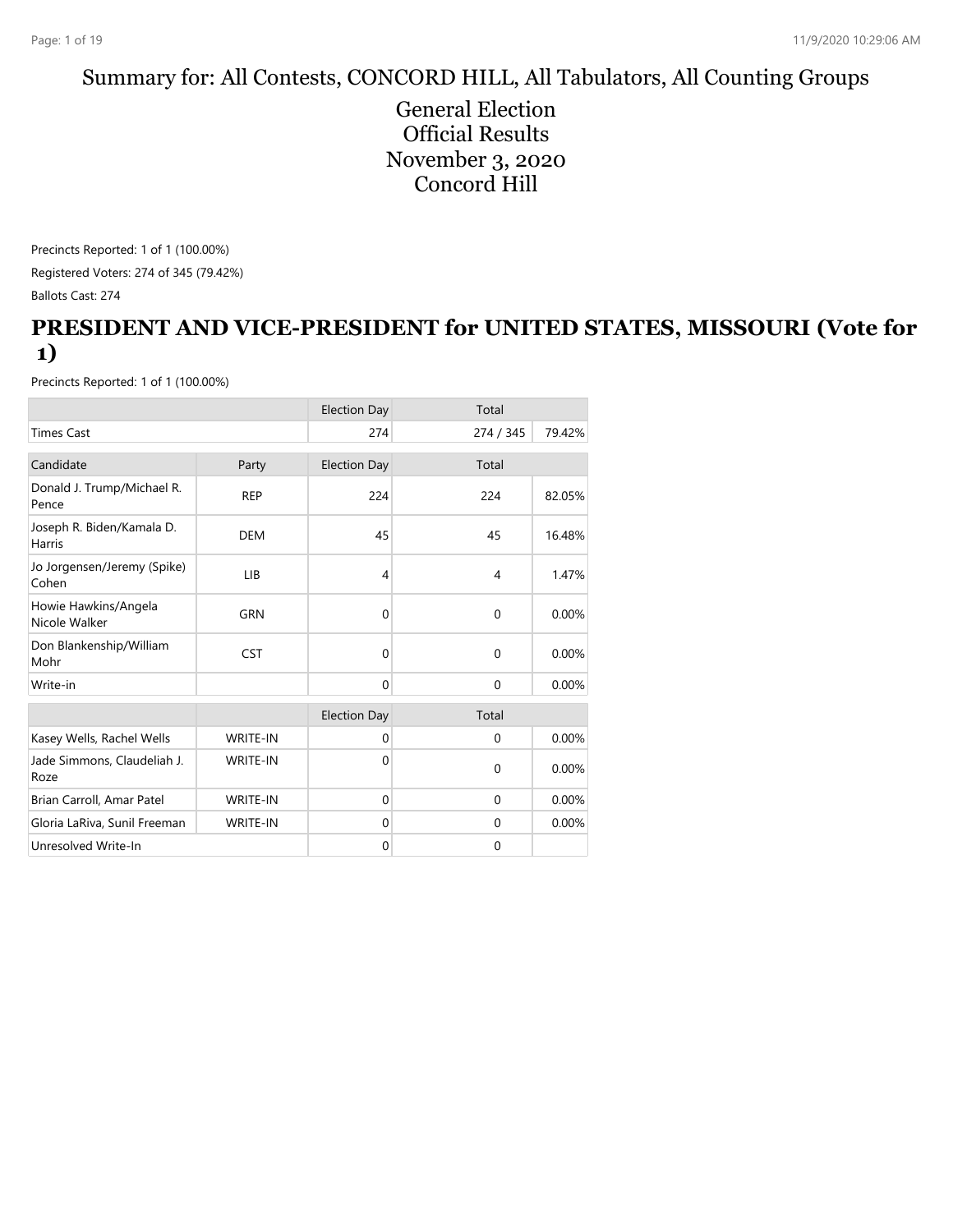# **GOVERNOR for MISSOURI, MISSOURI (Vote for 1)**

|                     |                 | <b>Election Day</b> | Total     |        |
|---------------------|-----------------|---------------------|-----------|--------|
| <b>Times Cast</b>   |                 | 274                 | 274 / 345 | 79.42% |
| Candidate           | Party           | <b>Election Day</b> | Total     |        |
| Mike Parson         | <b>REP</b>      | 224                 | 224       | 83.27% |
| Nicole Galloway     | <b>DEM</b>      | 41                  | 41        | 15.24% |
| <b>Rik Combs</b>    | LIB.            | 3                   | 3         | 1.12%  |
| Jerome Howard Bauer | GRN             |                     | 1         | 0.37%  |
| Write-in            |                 | $\Omega$            | $\Omega$  | 0.00%  |
|                     |                 | <b>Election Day</b> | Total     |        |
| Arnie C. AC Dienoff | <b>WRITE-IN</b> | $\Omega$            | $\Omega$  | 0.00%  |
| Theo (Ted) Brown Sr | <b>WRITE-IN</b> | $\Omega$            | $\Omega$  | 0.00%  |
| Martin Lindstedt    | <b>WRITE-IN</b> | $\Omega$            | $\Omega$  | 0.00%  |
| Unresolved Write-In |                 | $\Omega$            | $\Omega$  |        |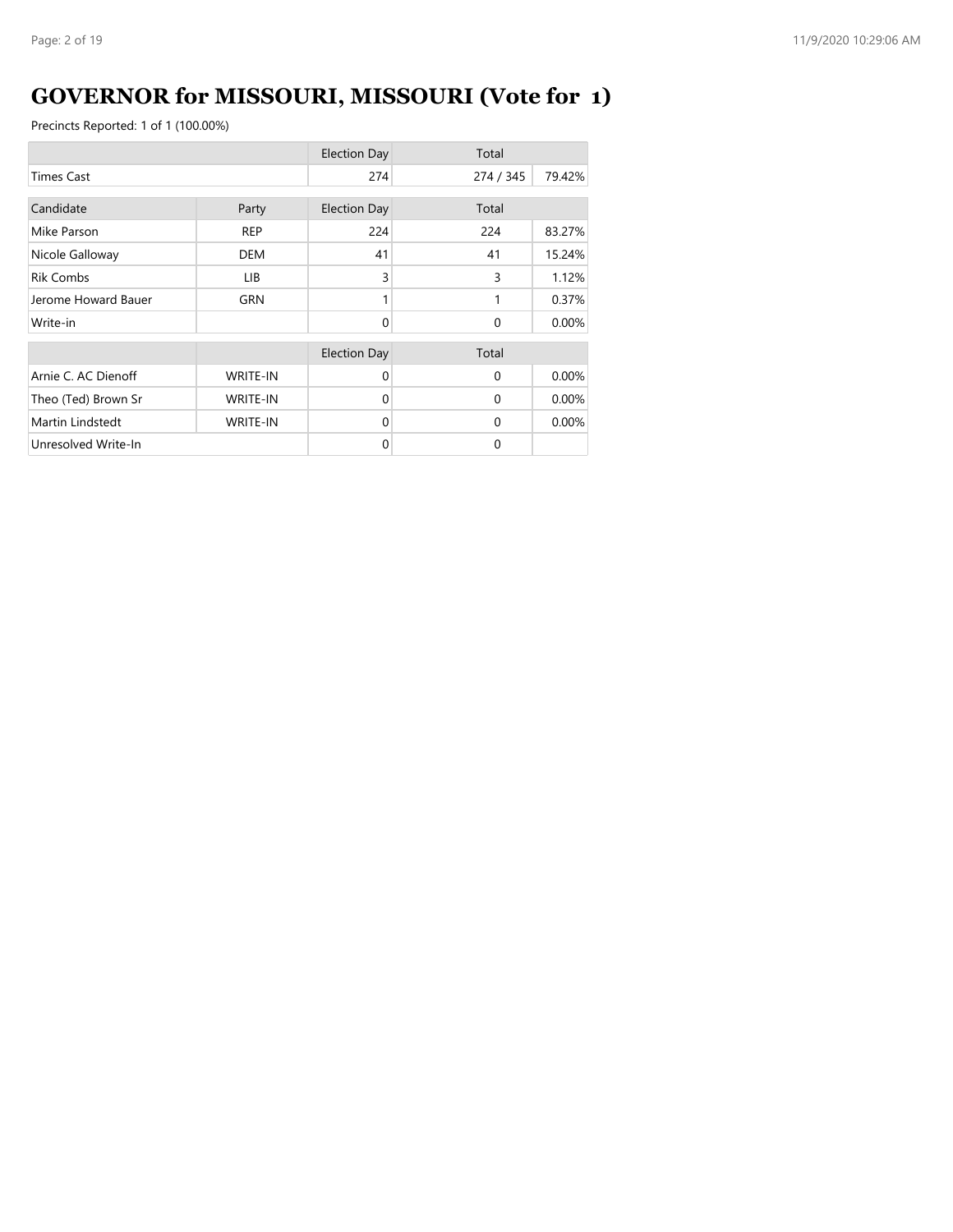# **LIEUTENANT GOVERNOR for MISSOURI, MISSOURI (Vote for 1)**

|                     |                 | <b>Election Day</b> | Total        |        |
|---------------------|-----------------|---------------------|--------------|--------|
| <b>Times Cast</b>   |                 | 274                 | 274 / 345    | 79.42% |
| Candidate           |                 |                     | Total        |        |
|                     | Party           | <b>Election Day</b> |              |        |
| Mike Kehoe          | <b>REP</b>      | 220                 | 220          | 82.71% |
| Alissia Canady      | <b>DEM</b>      | 42                  | 42           | 15.79% |
| <b>Bill Slantz</b>  | LIB.            | $\overline{4}$      | 4            | 1.50%  |
| Kelley Dragoo       | <b>GRN</b>      | $\Omega$            | $\mathbf{0}$ | 0.00%  |
| Write-in            |                 | $\Omega$            | $\mathbf{0}$ | 0.00%  |
|                     |                 | <b>Election Day</b> | Total        |        |
|                     |                 |                     |              |        |
| Jeremy Gundel       | <b>WRITE-IN</b> | $\Omega$            | $\Omega$     | 0.00%  |
| Unresolved Write-In |                 | 0                   | 0            |        |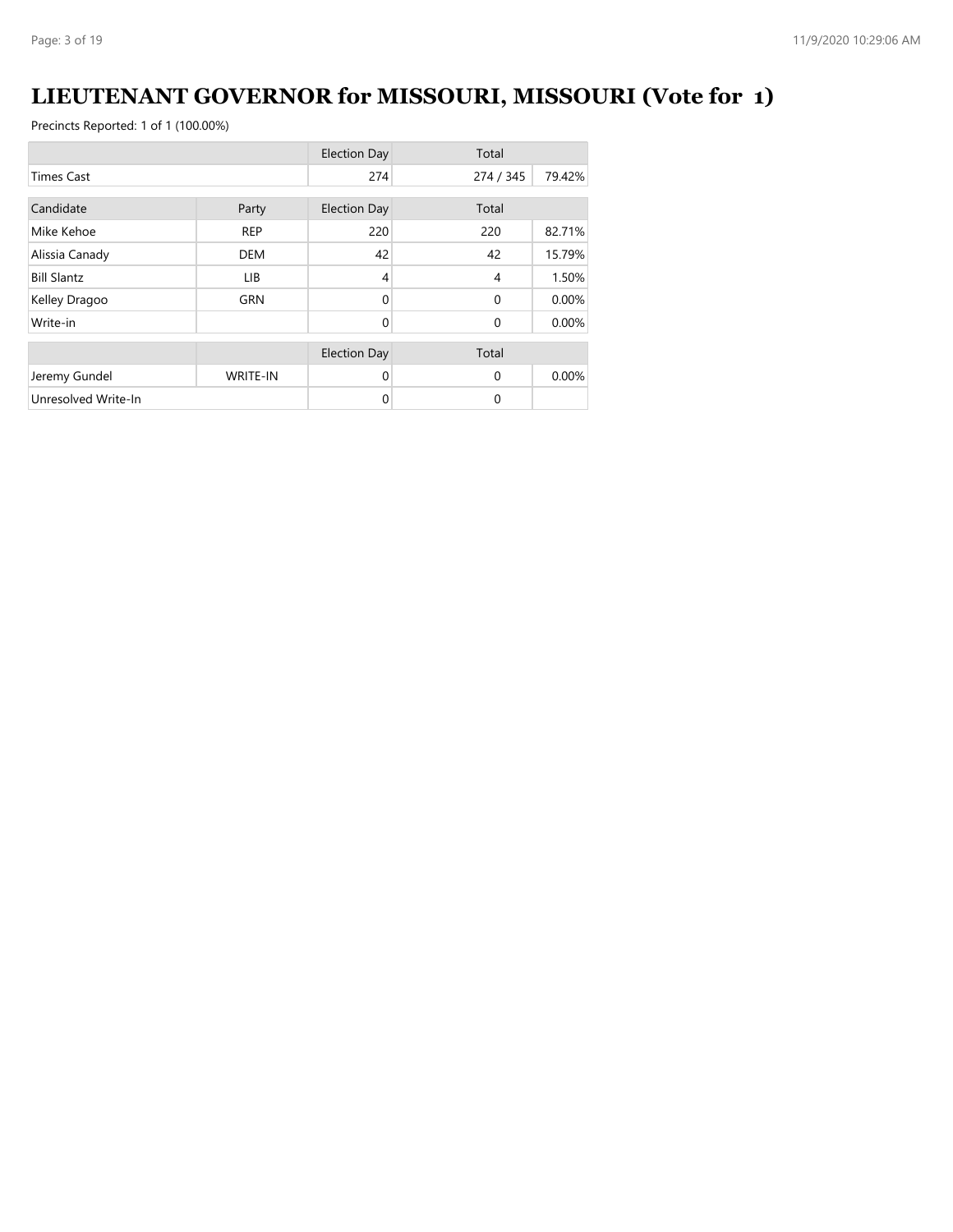# **SECRETARY OF STATE for MISSOURI, MISSOURI (Vote for 1)**

|                        |            | <b>Election Day</b> | Total          |          |
|------------------------|------------|---------------------|----------------|----------|
| <b>Times Cast</b>      |            | 274                 | 274 / 345      | 79.42%   |
| Candidate<br>Party     |            | <b>Election Day</b> | Total          |          |
| John R. (Jay) Ashcroft | <b>REP</b> | 219                 | 219            | 82.02%   |
| Yinka Faleti           | <b>DEM</b> | 44                  | 44             | 16.48%   |
| Carl Herman Freese     | LIB.       | 4                   | $\overline{4}$ | 1.50%    |
| Paul Lehmann           | <b>GRN</b> | $\Omega$            | $\Omega$       | $0.00\%$ |
| Paul Venable           | <b>CST</b> | $\Omega$            | $\Omega$       | 0.00%    |
| Write-in               |            | $\Omega$            | $\Omega$       | 0.00%    |
|                        |            | <b>Election Day</b> | Total          |          |
| Unresolved Write-In    |            | 0                   | $\Omega$       |          |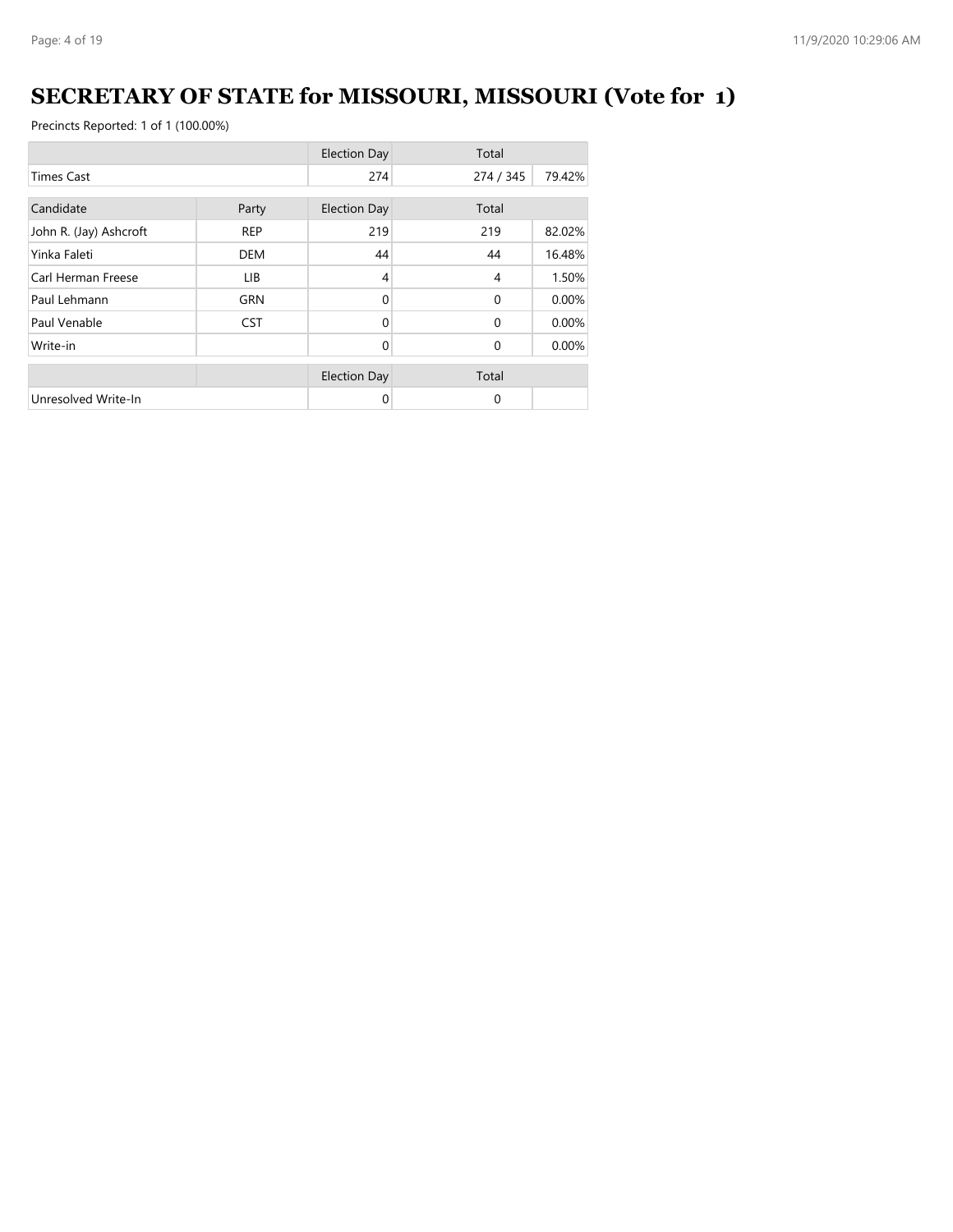# **STATE TREASURER for MISSOURI, MISSOURI (Vote for 1)**

|                        |            | <b>Election Day</b> | Total     |          |
|------------------------|------------|---------------------|-----------|----------|
| <b>Times Cast</b>      |            | 274                 | 274 / 345 | 79.42%   |
| Candidate<br>Party     |            | <b>Election Day</b> | Total     |          |
| Scott Fitzpatrick      | <b>REP</b> | 220                 | 220       | 83.33%   |
| Vicki Lorenz Englund   | <b>DEM</b> | 38                  | 38        | 14.39%   |
| Nicholas (Nick) Kasoff | LIB.       | 5                   | 5         | 1.89%    |
| Joseph Civettini       | <b>GRN</b> | 1                   | 1         | 0.38%    |
| Write-in               |            | 0                   | $\Omega$  | $0.00\%$ |
|                        |            | <b>Election Day</b> | Total     |          |
| Unresolved Write-In    |            | 0                   | $\Omega$  |          |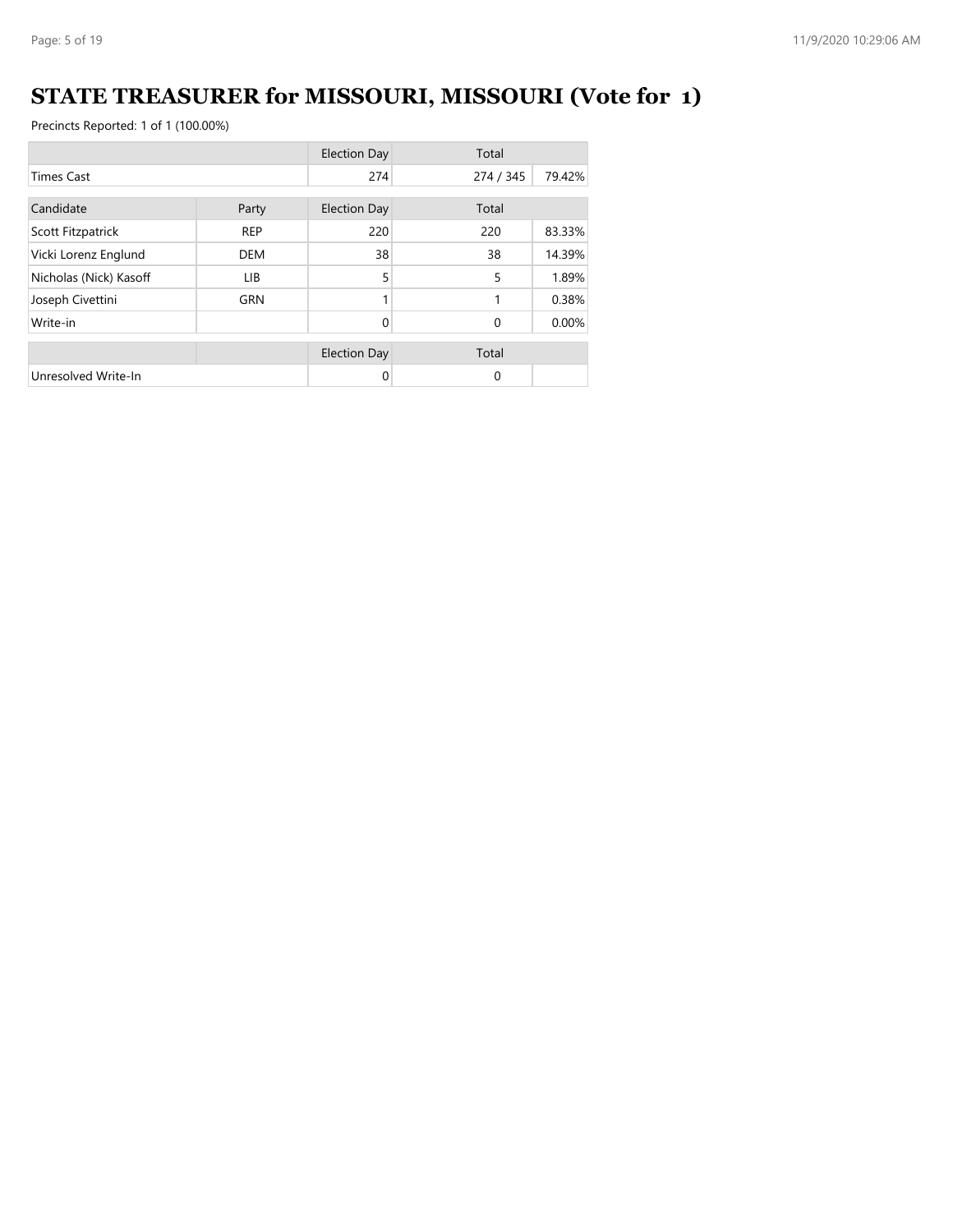#### **ATTORNEY GENERAL for MISSOURI, MISSOURI (Vote for 1)**

|                      |            | <b>Election Day</b> | Total        |        |
|----------------------|------------|---------------------|--------------|--------|
| <b>Times Cast</b>    |            | 274                 | 274 / 345    | 79.42% |
| Candidate<br>Party   |            | <b>Election Day</b> | Total        |        |
| Eric Schmitt         | <b>REP</b> | 219                 | 219          | 83.27% |
| <b>Rich Finneran</b> | <b>DEM</b> | 41                  | 41           | 15.59% |
| Kevin C Babcock      | <b>LIB</b> | 3                   | 3            | 1.14%  |
| Write-in             |            | $\Omega$            | $\mathbf{0}$ | 0.00%  |
|                      |            | <b>Election Day</b> | Total        |        |
| Unresolved Write-In  |            | 0                   | 0            |        |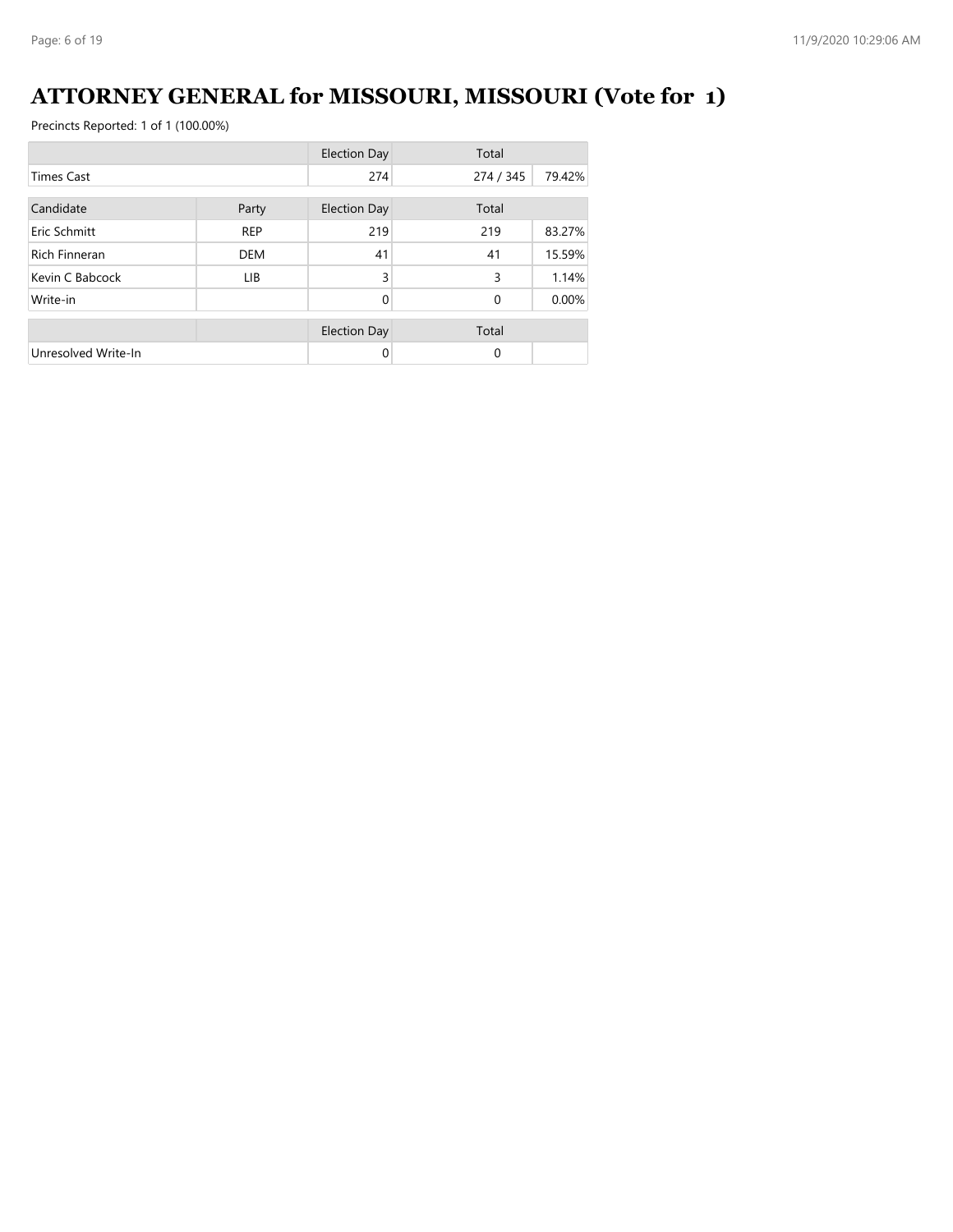#### **UNITED STATES REPRESENTATIVE IN CONGRESS for 3RD DISTRICT, MISSOURI (Vote for 1)**

|                           |                 | <b>Election Day</b> | Total     |        |
|---------------------------|-----------------|---------------------|-----------|--------|
| <b>Times Cast</b>         |                 | 274                 | 274 / 345 | 79.42% |
| Candidate                 | Party           | <b>Election Day</b> | Total     |        |
| <b>Blaine Luetkemeyer</b> | <b>REP</b>      | 228                 | 228       | 86.04% |
| Megan Rezabek             | <b>DEM</b>      | 32                  | 32        | 12.08% |
| Leonard J Steinman II     | <b>LIB</b>      | 5                   | 5         | 1.89%  |
| Write-in                  |                 | 0                   | $\Omega$  | 0.00%  |
|                           |                 | <b>Election Day</b> | Total     |        |
| Thomas (Tom) Clapp        | <b>WRITE-IN</b> | 0                   | $\Omega$  | 0.00%  |
| Unresolved Write-In       |                 | 0                   | 0         |        |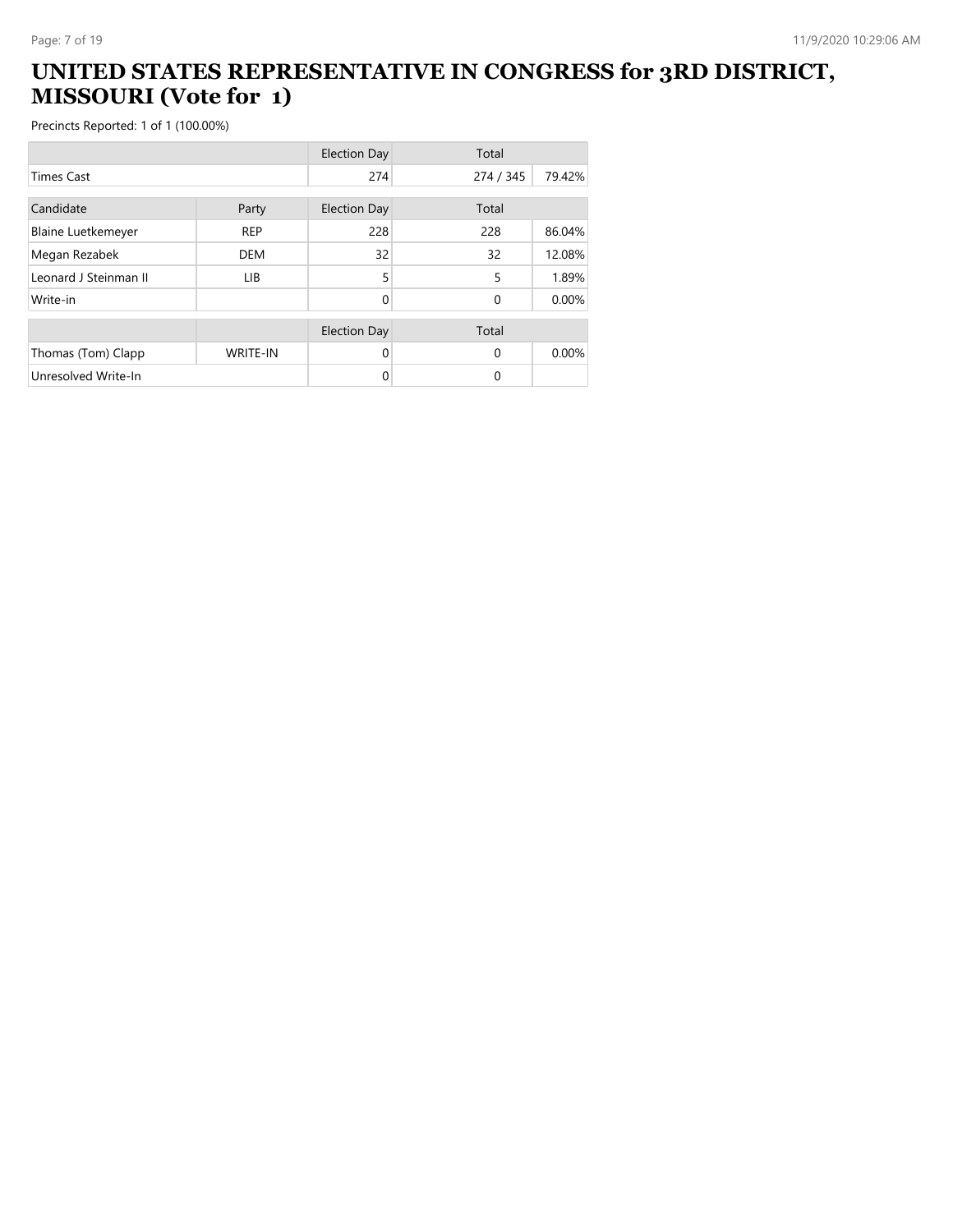#### **STATE REPRESENTATIVE for 42ND DISTRICT, MISSOURI (Vote for 1)**

|                     |            | <b>Election Day</b> | Total     |         |
|---------------------|------------|---------------------|-----------|---------|
| <b>Times Cast</b>   |            | 274                 | 274 / 345 | 79.42%  |
|                     |            |                     |           |         |
| Candidate           | Party      | <b>Election Day</b> | Total     |         |
| Jeff Porter         | <b>REP</b> | 234                 | 234       | 100.00% |
| Write-in            |            | 2                   | 2         | 0.85%   |
|                     |            |                     |           |         |
|                     |            | <b>Election Day</b> | Total     |         |
| Unresolved Write-In |            |                     | 2         |         |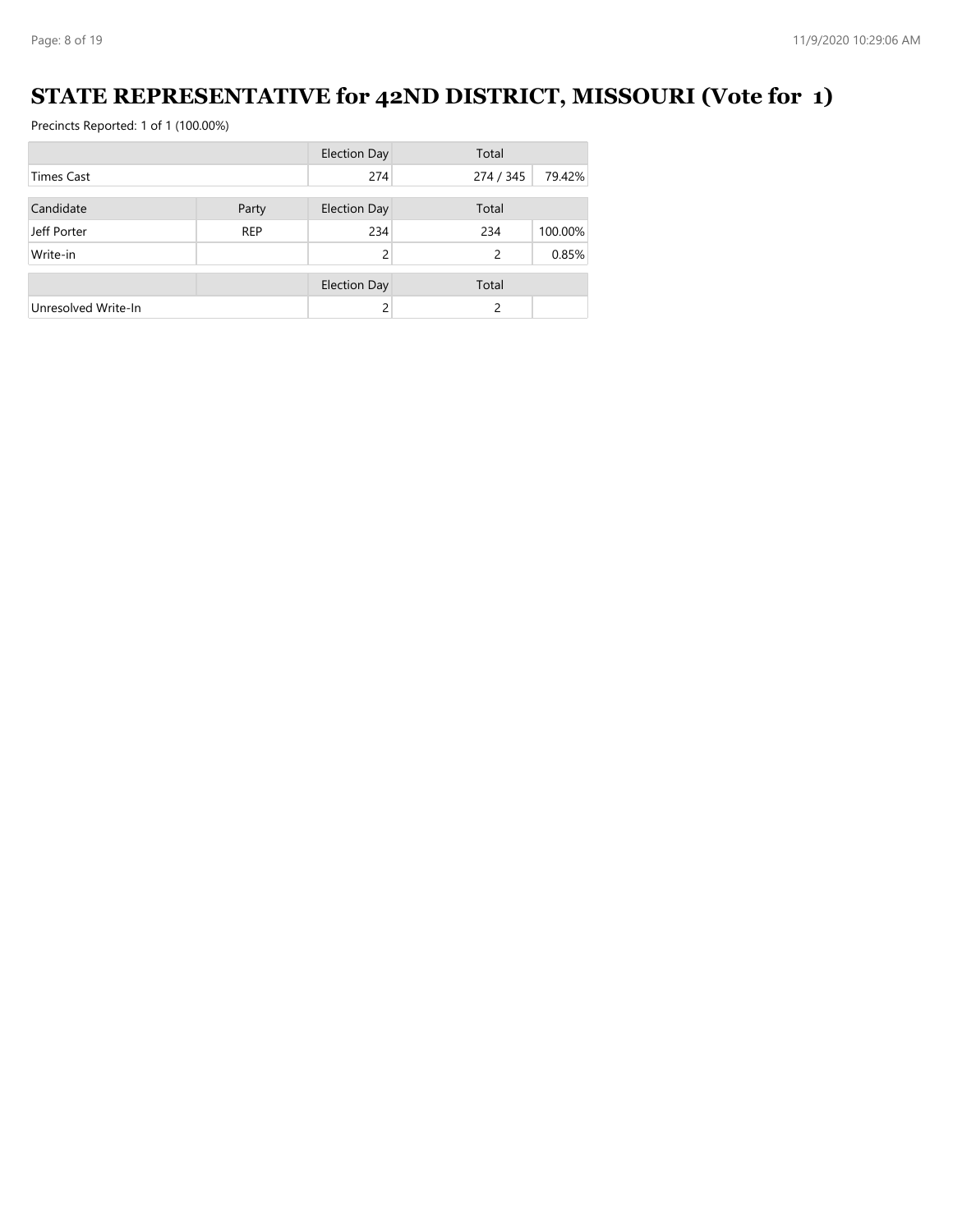#### **COUNTY COMMISSIONER for SOUTHERN DISTRICT, MISSOURI (Vote for 1)**

|                     |            | <b>Election Day</b> | Total          |         |
|---------------------|------------|---------------------|----------------|---------|
| <b>Times Cast</b>   |            | 274                 | 274 / 345      | 79.42%  |
|                     |            |                     |                |         |
| Candidate           | Party      | Election Day        | Total          |         |
| Tom Meyer           | <b>REP</b> | 247                 | 247            | 100.00% |
| Write-in            |            |                     | 2              | 0.81%   |
|                     |            | <b>Election Day</b> | Total          |         |
| Unresolved Write-In |            |                     | $\mathfrak{p}$ |         |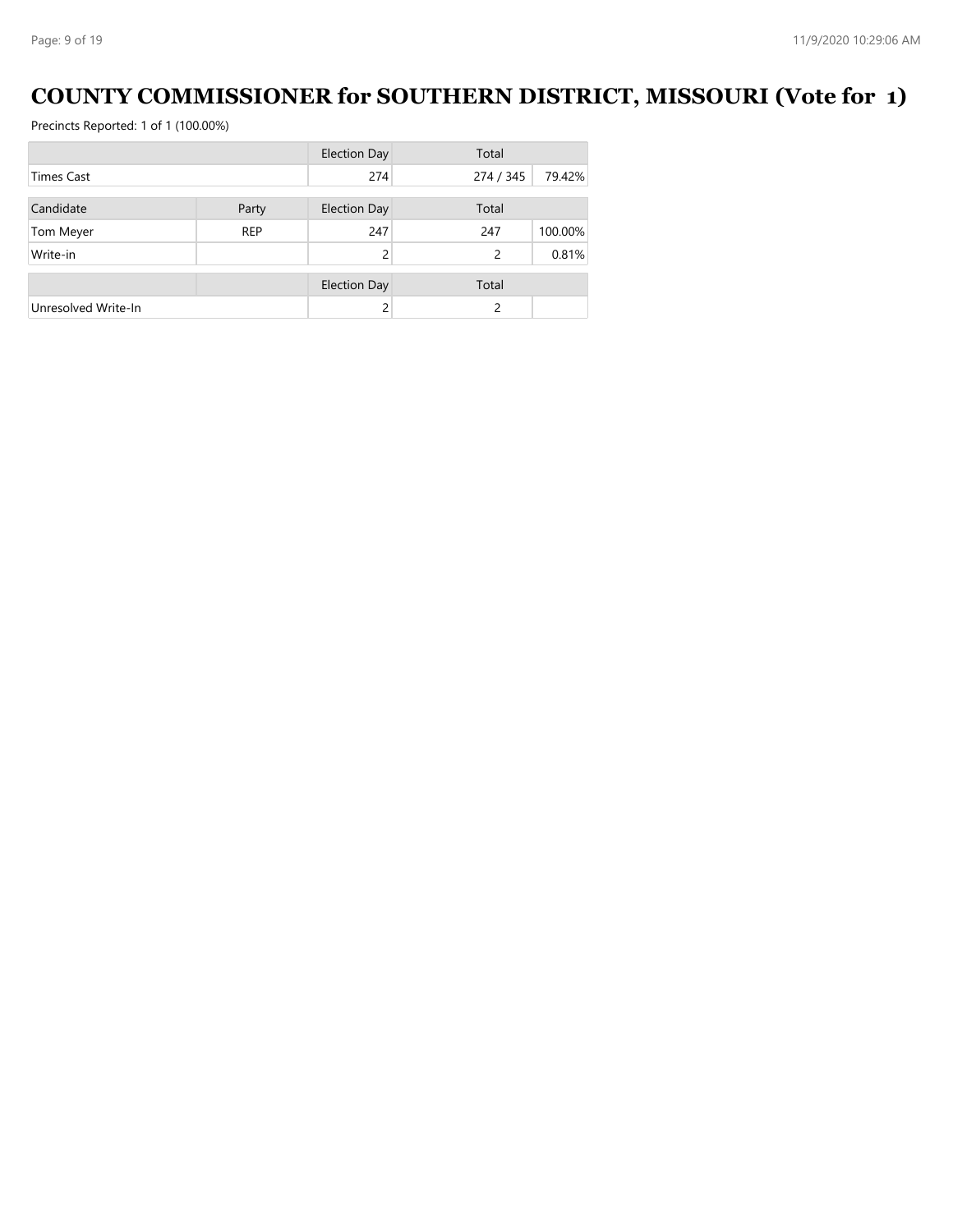# **SHERIFF for WARREN COUNTY, MISSOURI (Vote for 1)**

|                     |            | <b>Election Day</b> | Total     |         |
|---------------------|------------|---------------------|-----------|---------|
| <b>Times Cast</b>   |            | 274                 | 274 / 345 | 79.42%  |
| Candidate           |            |                     | Total     |         |
|                     | Party      | <b>Election Day</b> |           |         |
| Kevin Harrison      | <b>REP</b> | 241                 | 241       | 100.00% |
| Write-in            |            |                     |           | 0.41%   |
|                     |            |                     |           |         |
|                     |            | <b>Election Day</b> | Total     |         |
| Unresolved Write-In |            |                     |           |         |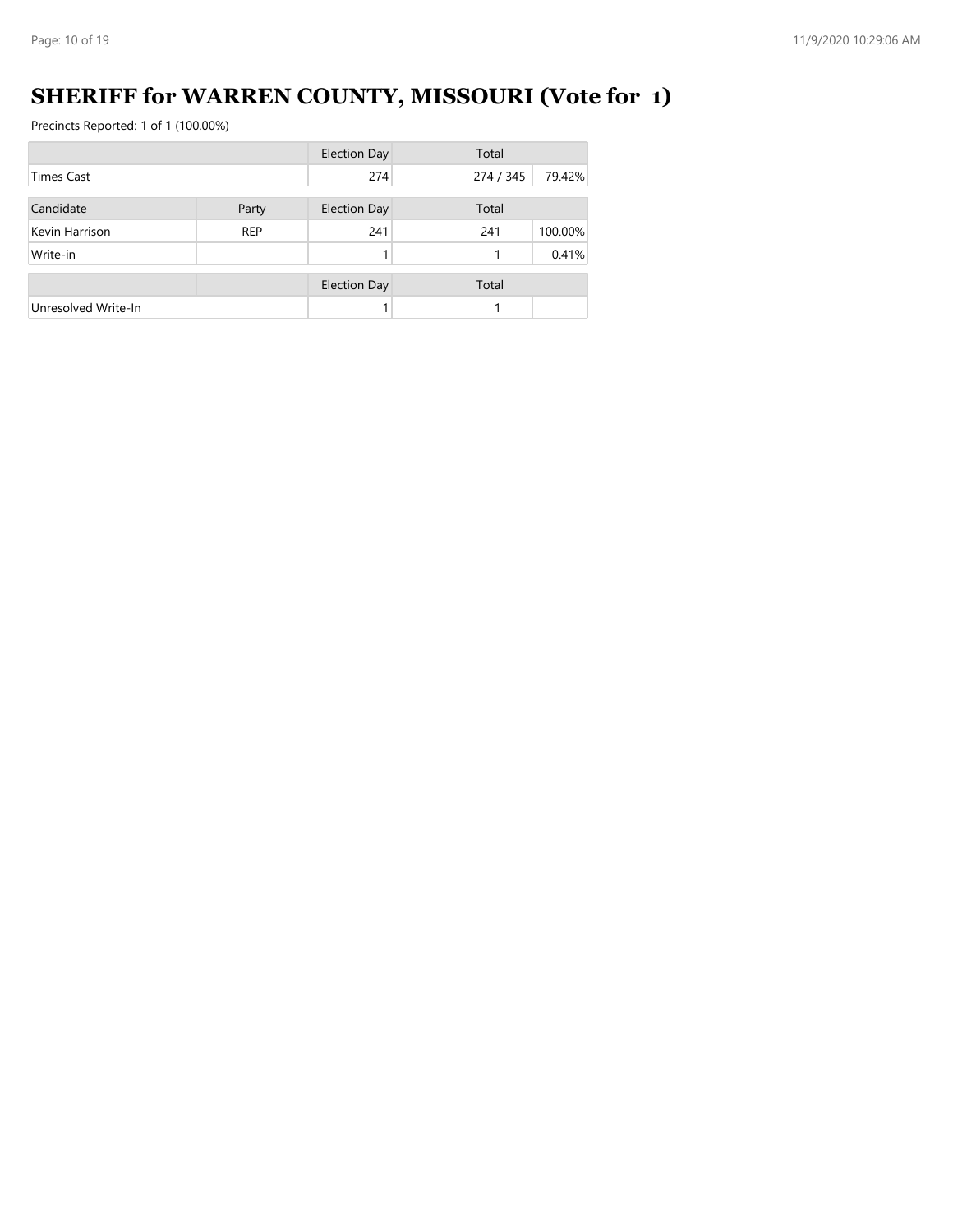# **ASSESSOR for WARREN COUNTY, MISSOURI (Vote for 1)**

|                          |            | <b>Election Day</b> | Total     |         |
|--------------------------|------------|---------------------|-----------|---------|
| <b>Times Cast</b>        |            | 274                 | 274 / 345 | 79.42%  |
| Candidate                | Party      | <b>Election Day</b> | Total     |         |
| Kathryn L. (Katie) Smith | <b>REP</b> | 230                 | 230       | 100.00% |
| Write-in                 |            | $\Omega$            | $\Omega$  | 0.00%   |
|                          |            | <b>Election Day</b> | Total     |         |
| Unresolved Write-In      |            | $\Omega$            | 0         |         |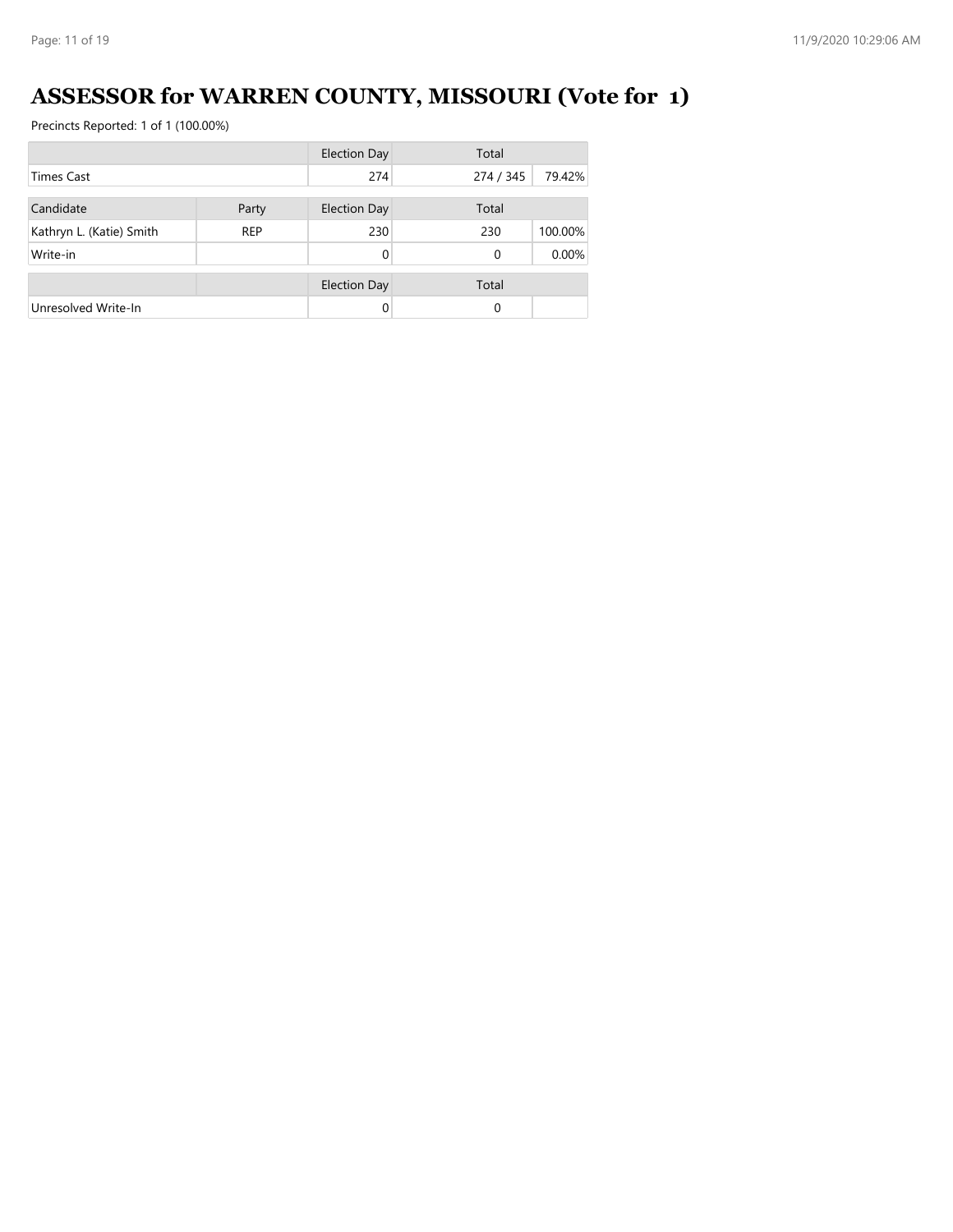#### **PUBLIC ADMINISTRATOR for WARREN COUNTY, MISSOURI (Vote for 1)**

|                         |            | <b>Election Day</b> | Total     |         |
|-------------------------|------------|---------------------|-----------|---------|
| <b>Times Cast</b>       |            | 274                 | 274 / 345 | 79.42%  |
|                         |            |                     |           |         |
| Candidate               | Party      | <b>Election Day</b> | Total     |         |
| Melissa (Missy) Dempsey | <b>REP</b> | 227                 | 227       | 100.00% |
| Write-in                |            | 0                   | 0         | 0.00%   |
|                         |            | <b>Election Day</b> | Total     |         |
| Unresolved Write-In     |            | 0                   | 0         |         |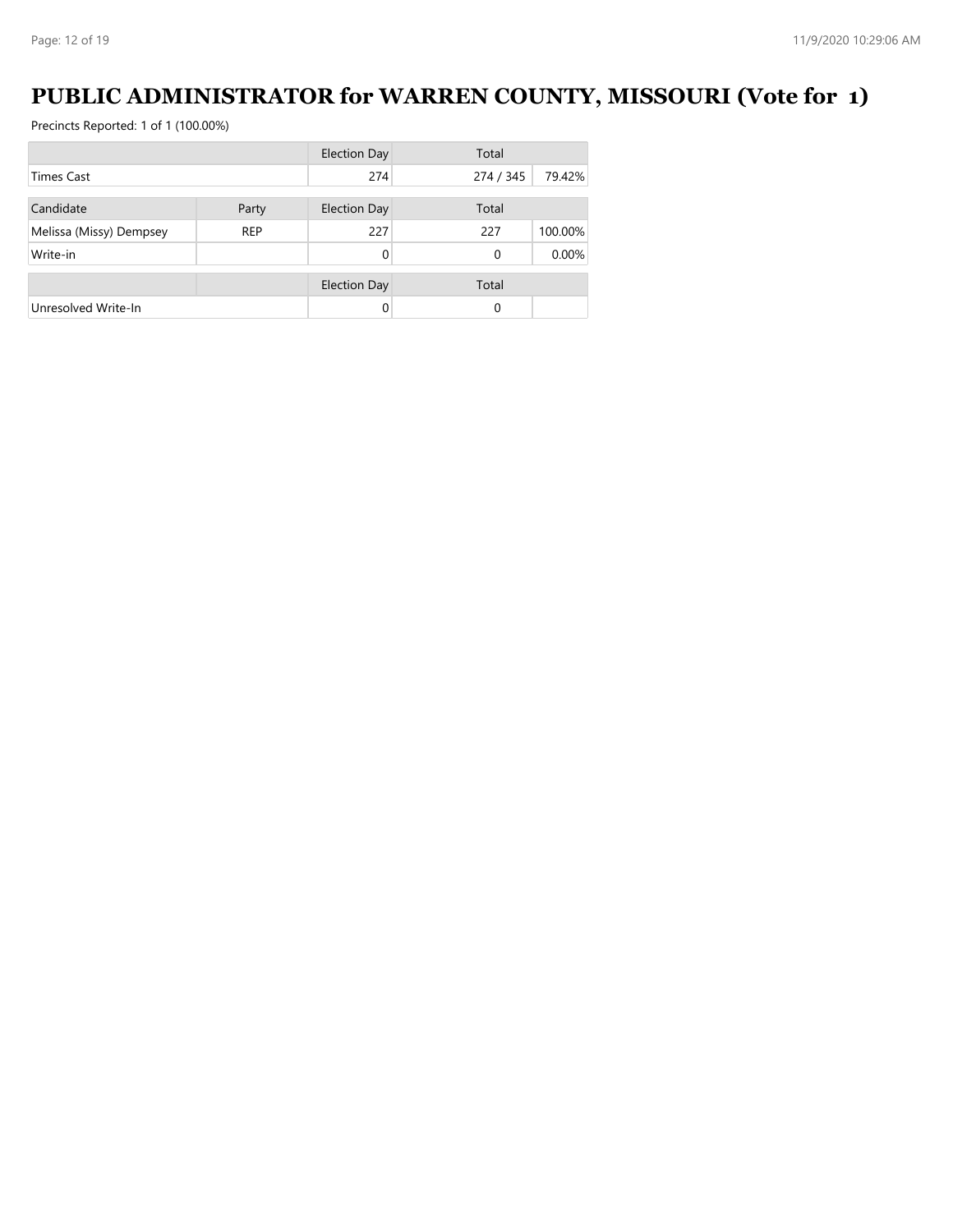# **CORONER for WARREN COUNTY, MISSOURI (Vote for 1)**

|                     |            | <b>Election Day</b> | Total     |         |  |
|---------------------|------------|---------------------|-----------|---------|--|
| <b>Times Cast</b>   |            | 274                 | 274 / 345 | 79.42%  |  |
| Candidate<br>Party  |            | <b>Election Day</b> | Total     |         |  |
| Mark W. O'Neill     | <b>REP</b> | 222                 | 222       | 100.00% |  |
| Write-in            |            | $\Omega$            | $\Omega$  | 0.00%   |  |
|                     |            | <b>Election Day</b> | Total     |         |  |
| Unresolved Write-In |            | $\Omega$            | 0         |         |  |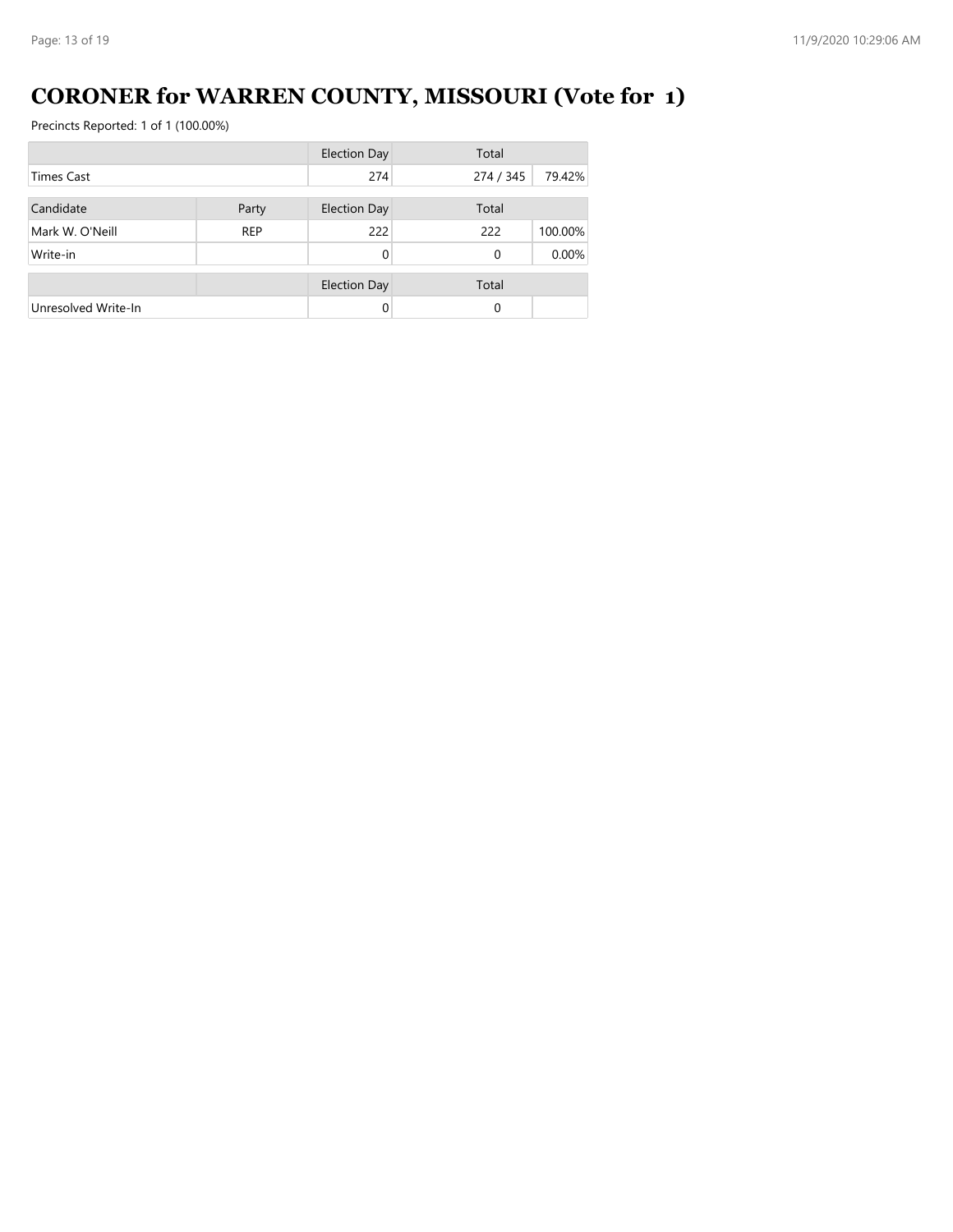# **SURVEYOR for WARREN COUNTY, MISSOURI (Vote for 1)**

|                     |            | <b>Election Day</b> | Total     |         |  |
|---------------------|------------|---------------------|-----------|---------|--|
| <b>Times Cast</b>   |            | 274                 | 274 / 345 | 79.42%  |  |
|                     |            |                     |           |         |  |
| Candidate           | Party      | Election Day        | Total     |         |  |
| Robert L. Lewis     | <b>REP</b> | 217                 | 217       | 100.00% |  |
| Write-in            |            | 0                   | $\Omega$  | 0.00%   |  |
|                     |            | <b>Election Day</b> | Total     |         |  |
| Unresolved Write-In |            | 0                   | $\Omega$  |         |  |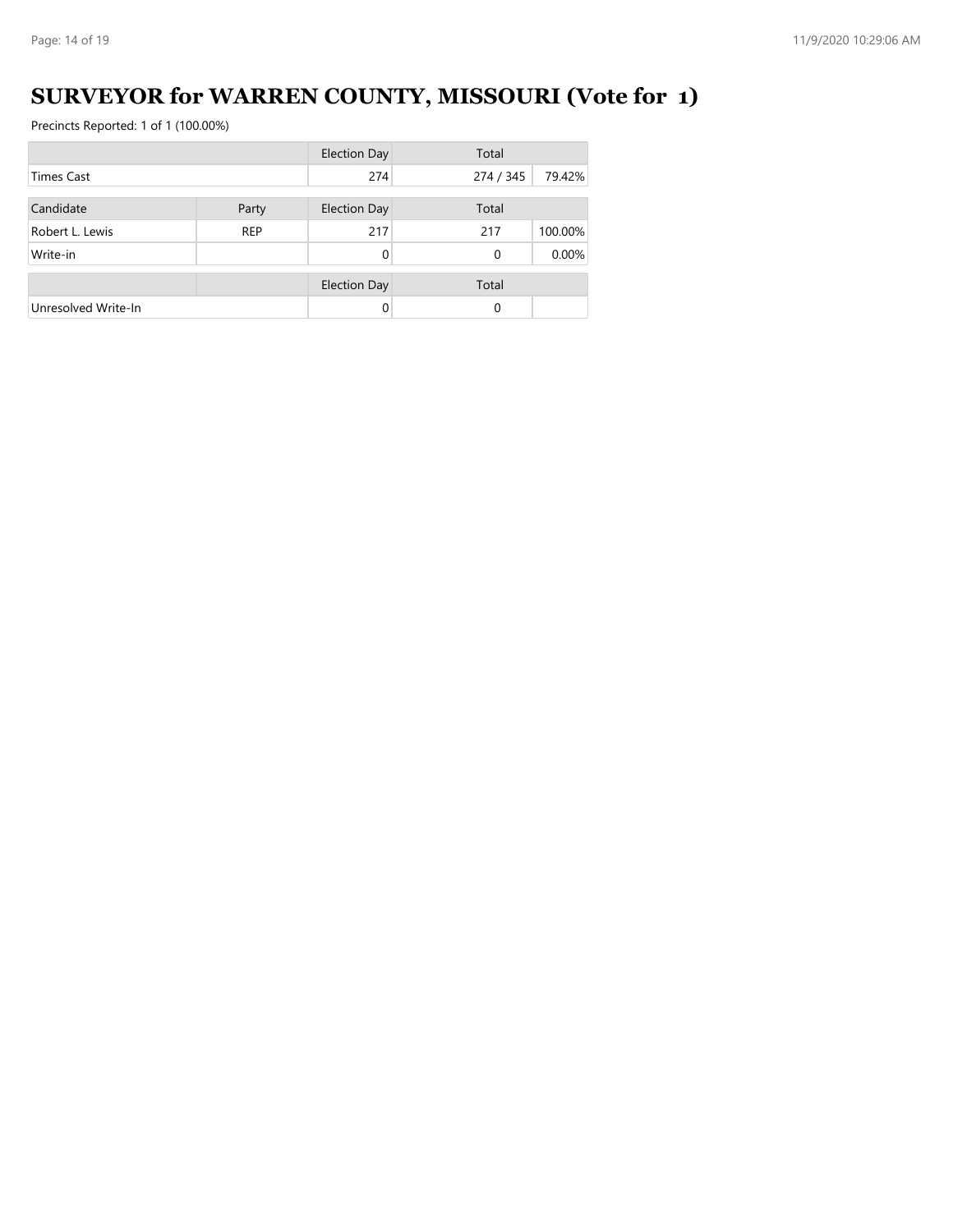#### **CONSTITUTIONAL AMENDMENT NO. 1, MISSOURI (Vote for 1)**

|                     |       | <b>Election Day</b> | Total     |        |
|---------------------|-------|---------------------|-----------|--------|
| <b>Times Cast</b>   |       | 274                 | 274 / 345 | 79.42% |
| Candidate           | Party | <b>Election Day</b> | Total     |        |
| <b>YES</b>          |       | 135                 | 135       | 51.92% |
| <b>NO</b>           |       | 125                 | 125       | 48.08% |
|                     |       | <b>Election Day</b> | Total     |        |
| Unresolved Write-In |       | 0                   | 0         |        |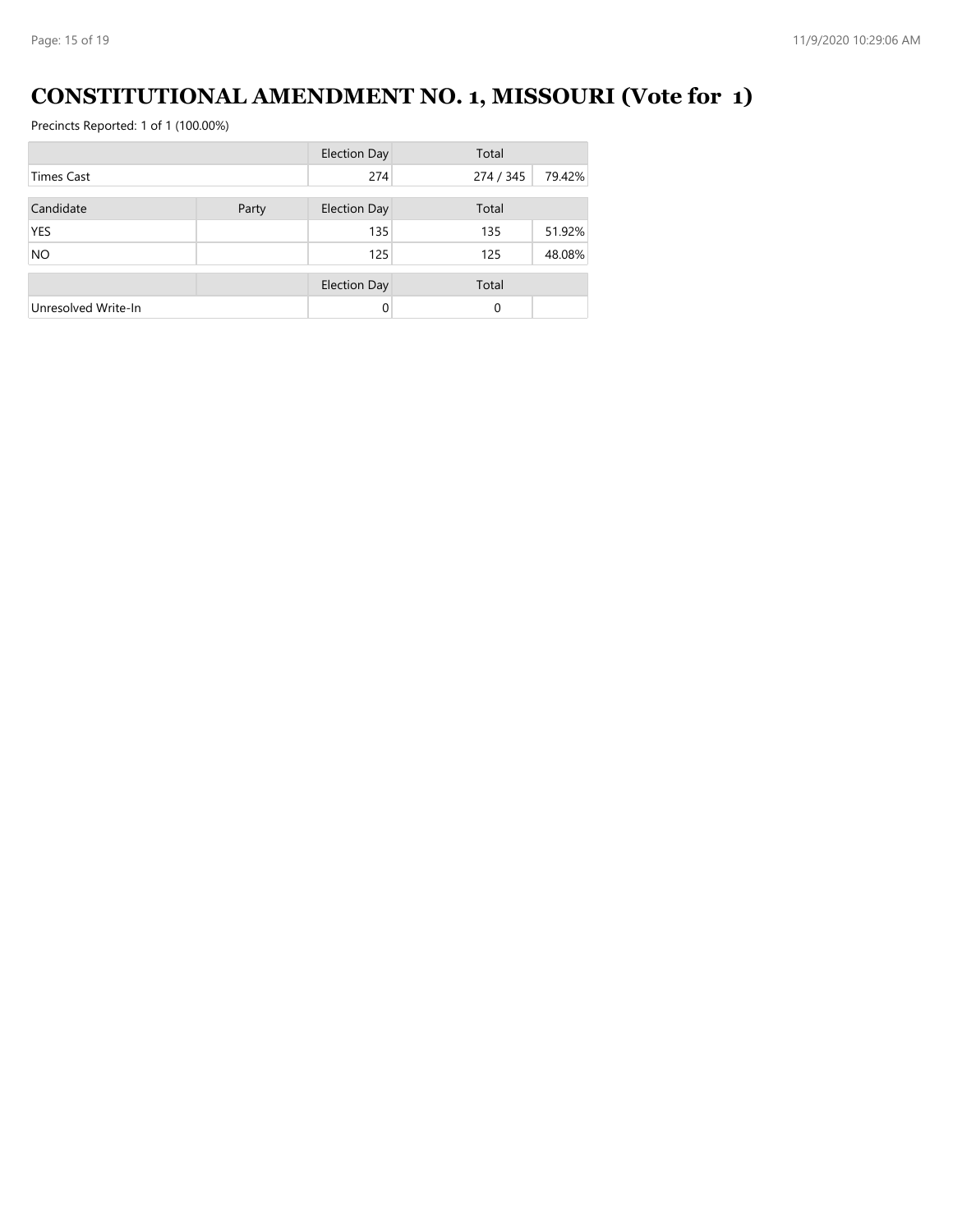# **CONSTITUTIONAL AMENDMENT NO. 3, MISSOURI (Vote for 1)**

|                     |       | <b>Election Day</b> | Total     |        |  |
|---------------------|-------|---------------------|-----------|--------|--|
| <b>Times Cast</b>   |       | 274                 | 274 / 345 | 79.42% |  |
| Candidate           |       |                     | Total     |        |  |
|                     | Party | <b>Election Day</b> |           |        |  |
| <b>YES</b>          |       | 159                 | 159       | 61.15% |  |
| <b>NO</b>           |       | 101                 | 101       | 38.85% |  |
|                     |       | <b>Election Day</b> | Total     |        |  |
| Unresolved Write-In |       | 0                   | 0         |        |  |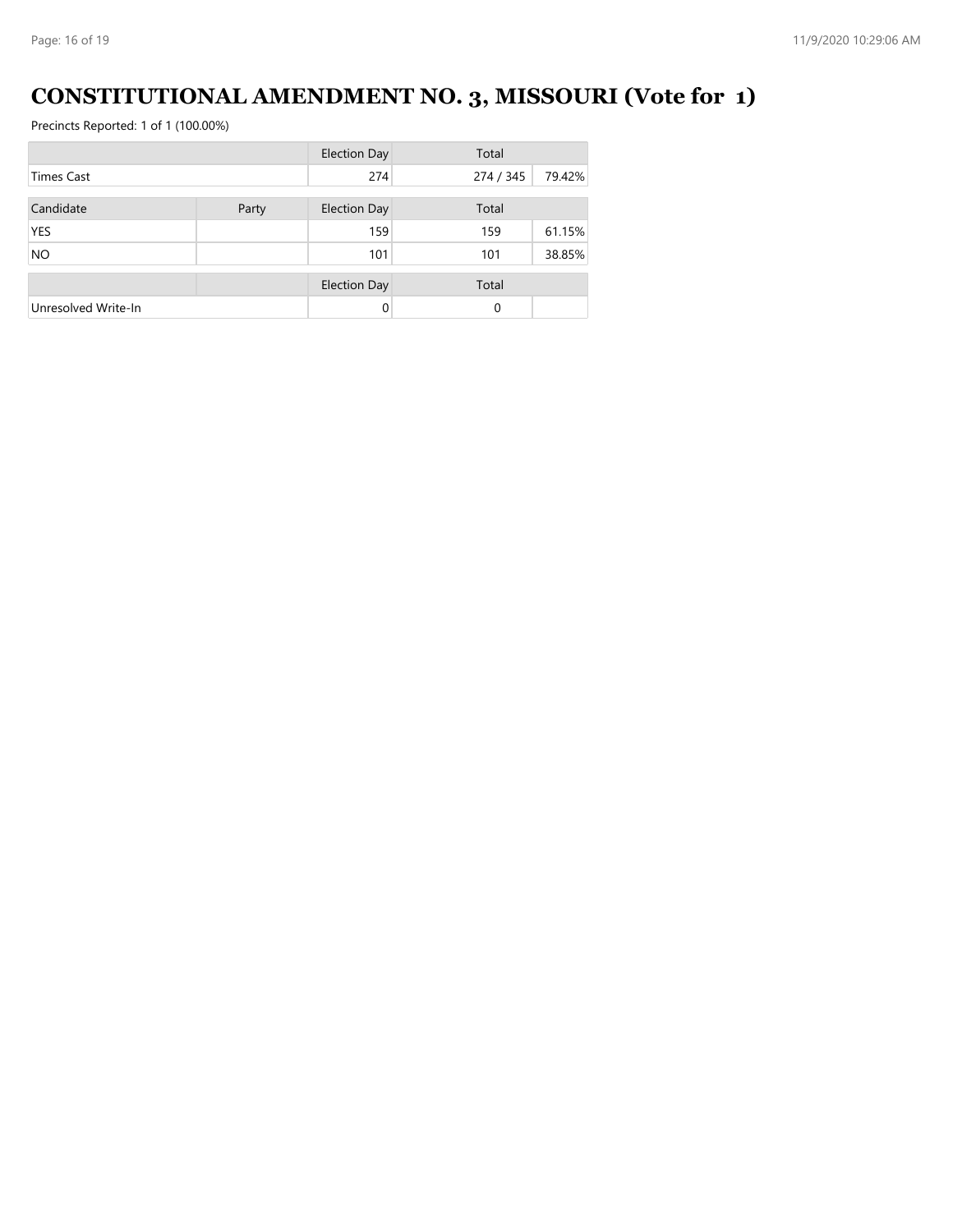#### **JUDGE(S) for MISSOURI SUPREME COURT, MISSOURI (BRECKENRIDGE) (Vote for 1)**

|                     |       | <b>Election Day</b> | Total     |        |
|---------------------|-------|---------------------|-----------|--------|
| <b>Times Cast</b>   |       | 274                 | 274 / 345 | 79.42% |
| Candidate           |       | <b>Election Day</b> | Total     |        |
|                     | Party |                     |           |        |
| <b>YES</b>          |       | 173                 | 173       | 79.00% |
| <b>NO</b>           |       | 46                  | 46        | 21.00% |
|                     |       |                     |           |        |
|                     |       | <b>Election Day</b> | Total     |        |
| Unresolved Write-In |       | 0                   | $\Omega$  |        |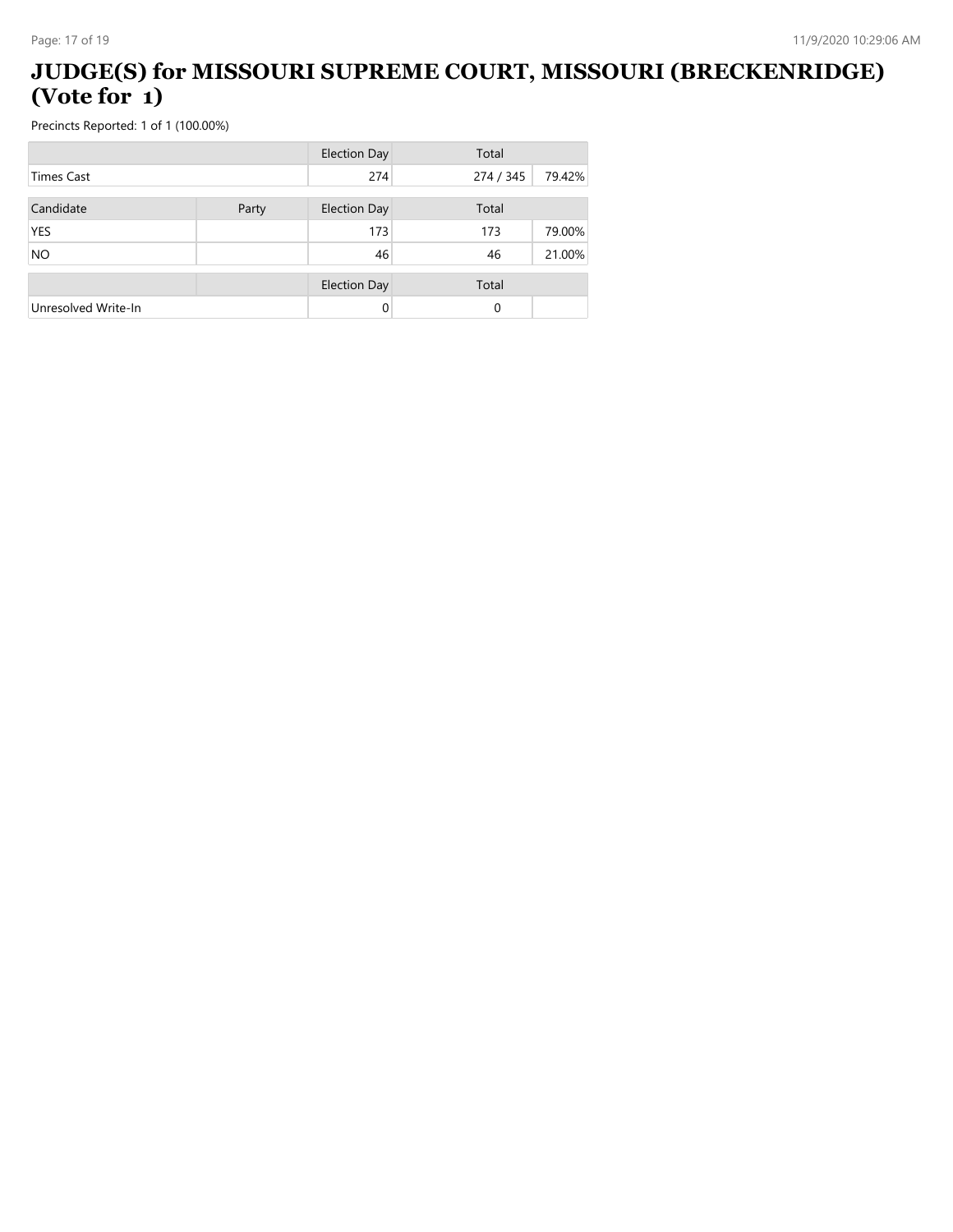#### **JUDGE(S) for MISSOURI COURT OF APPEALS, EASTERN DISTRICT, MISSOURI (ODENWALD) (Vote for 1)**

|                     |       | <b>Election Day</b> | Total     |        |  |
|---------------------|-------|---------------------|-----------|--------|--|
| <b>Times Cast</b>   |       | 274                 | 274 / 345 | 79.42% |  |
| Candidate           | Party | <b>Election Day</b> | Total     |        |  |
| <b>YES</b>          |       | 165                 | 165       | 76.39% |  |
| <b>NO</b>           |       | 51                  | 51        | 23.61% |  |
|                     |       | <b>Election Day</b> | Total     |        |  |
| Unresolved Write-In |       | 0                   | 0         |        |  |